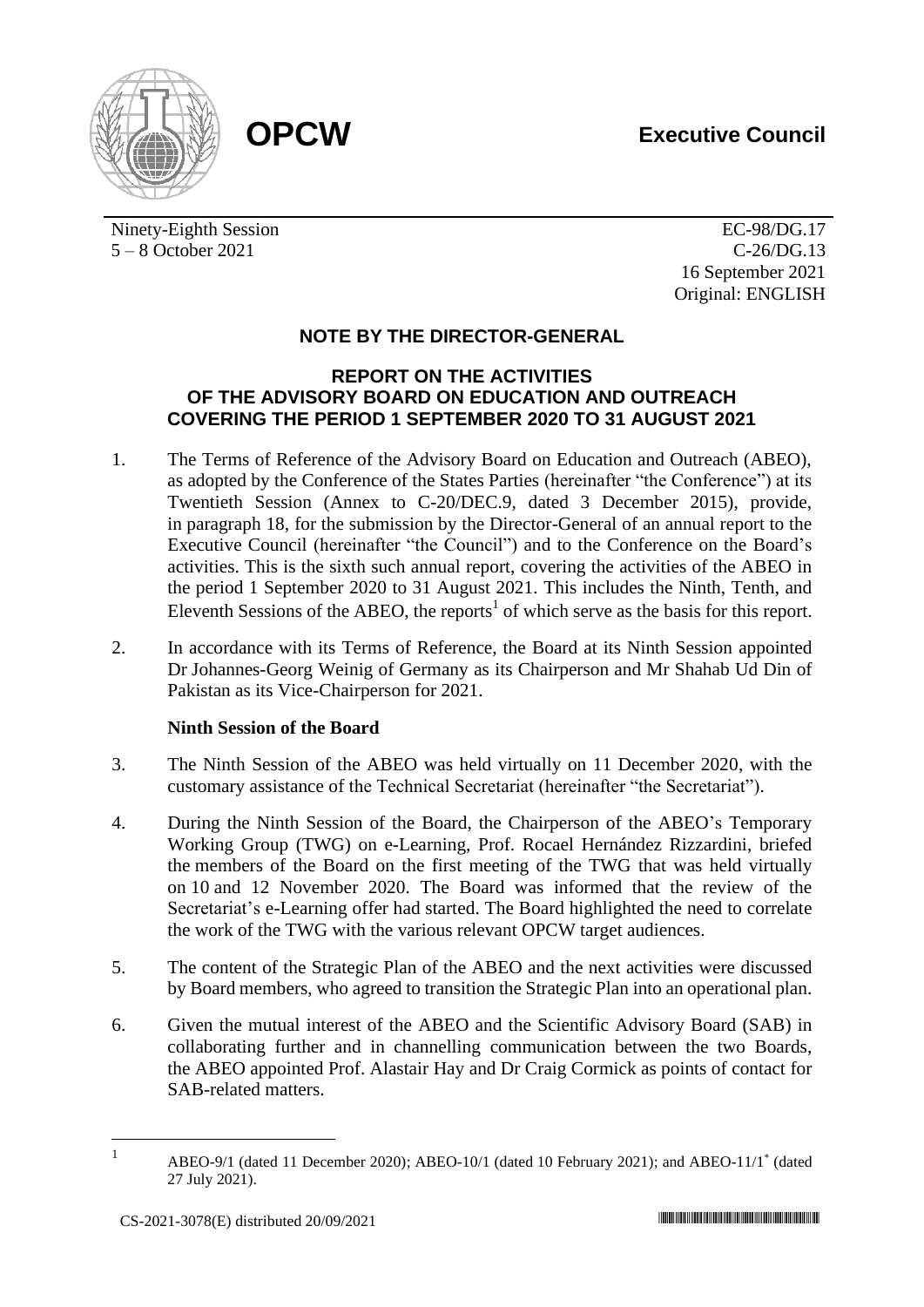### **Tenth Session of the Board**

- 7. At the Tenth Session of the ABEO, the Director-General highlighted that the advice of the ABEO TWG on e-Learning would be crucial for the OPCW to reach wider audiences and build capacity within Member States. The Director-General noted that the current international environment had accelerated the digitalisation of societies, and e-Learning provided a unique opportunity to spread knowledge and skills across geographical boundaries. The Director-General further added that the OPCW Centre for Chemistry and Technology (ChemTech Centre) would continue to be a major priority for 2021 in the context of the adaptation and evolution of the OPCW. The Director-General conveyed to the Board that its work could contribute to the goal of the ChemTech Centre to increase the OPCW's capabilities in several fields related to the implementation of the Chemical Weapons Convention (hereinafter "the Convention"). Regarding the e-Learning offering of the Secretariat, the Director-General added that the concrete recommendations being prepared by the TWG on e-Learning would be very useful.
- 8. The Board discussed and adopted the ABEO Strategic Plan (Annex 2 to ABEO-10/1) by consensus, following the inclusion of the priorities mentioned by the Director-General. In the Strategic Plan, the ABEO agreed to focus on enhancing e-Learning opportunities, to foster the impact of capacity building, and to continue to work on raising awareness about chemical safety and security.
- 9. In the framework of Project 5B on translation and dissemination of education and outreach tools and materials, co-funded by the European Union and the OPCW,<sup>2</sup> the Board discussed several suggestions for drawing up a list of existing education and outreach materials to be translated.<sup>3</sup>

## **Eleventh Session of the Board**

10. At the Eleventh Session of the Board, the Director of the International Cooperation and Assistance Division (ICA) welcomed the ABEO members and highlighted the ongoing cooperation between the ICA and the Board. The Director of the ICA further emphasised that her Division and the ABEO shared the goal of ensuring that the OPCW's education and outreach activities that were aimed at promoting the implementation of the Convention, were impactful, sustainable, and cost-effective, and that they benefitted from the latest advances in the fields of learning and stakeholder engagement. The Director of the ICA affirmed that the provision by the ICA of capacity-building support to the States Parties was essential to enhancing the implementation of the Convention. She further added that while the in-person activities would continue to be the core and preferred modality for the delivery of training, online learning could be leveraged, as appropriate, to supplement, complement, and thereby further enhance future in-person courses. The Director of the ICA stressed that the ChemTech Centre would offer a unique and

<sup>2</sup> See "Council Decision (CFSP) 2019/538 of 1 April 2019 in support of activities of the Organisation for the Prohibition of Chemical Weapons (OPCW) in the framework of the implementation of the EU Strategy against Proliferation of Weapons of Mass Destruction". Project 5B – Translation and dissemination of education and outreach tools and materials.

<sup>3</sup> Such materials include "The Hague Ethical Guidelines Jigsaw Exercise", created by Prof. Alastair Hay and based on active learning theory and practice, and the "Supplemental Paper on Current Theory and Practice in Education and Outreach", available at: [https://www.opcw.org/sites/default/files/documents/2019/02/ABEO-05-1\\_Supplemental%20Paper%202017.pdf.](https://www.opcw.org/sites/default/files/documents/2019/02/ABEO-05-1_Supplemental%20Paper%202017.pdf)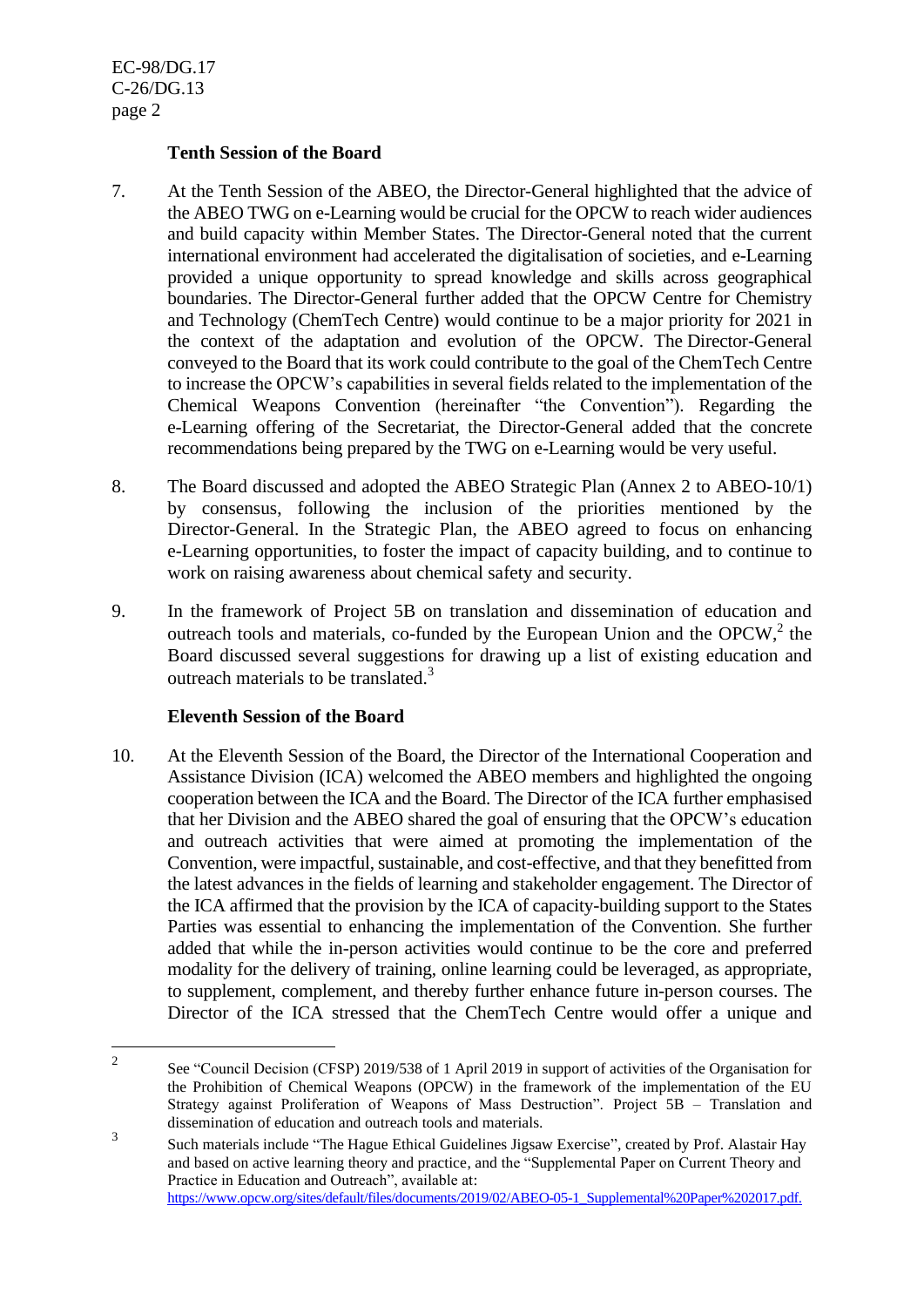unprecedented opportunity to significantly scale up capacity-building support for the benefit of States Parties, and encouraged ABEO members to provide concrete inputs and fresh ideas on the potential that the Centre presents, particularly in regard to outreach and raising awareness of the OPCW's mission.

- 11. The Chairperson of the TWG on e-Learning provided an update on the final report to be submitted to the ABEO for its review. He briefed the Board on the main recommendations identified by the TWG members and the structure of the final report. The Board agreed to review the TWG final report by correspondence. According to Rule 6 of the Rules of Procedure for the ABEO and its Temporary Working Groups (Annex to EC-81/DG.14, dated 4 March 2016), the final report is hereby attached (see Annex hereto) to this annual report on ABEO activities, to be submitted to the Ninety-Eighth Session of the Council.
- 12. The Board endorsed a proposal on the creation of an "ABEO Alumni Network", with the aim of preserving as much knowledge and expertise as possible in the realm of the OPCW. The alumni network would be open to former ABEO members who could then volunteer their expertise and knowledge to the Secretariat at no cost. The alumni network would not entail any formal agreement and would not interfere with the ABEO's role. Network members could be available to provide advice on an as-needed basis, or to review project proposals and project outcomes, among others.
- 13. A proposal on the creation of regional online modules for National Authorities was discussed by the ABEO with the aim of better focusing on building a dialogue with National Authorities in each separate region. The ABEO could provide advice on how the National Authorities in each region could go about relating to other stakeholders (academia, professional associations, etc.) in cases where they have not yet built a network with those stakeholders. The ABEO could further provide advice on the topics and educational resources in a (virtual) regional meeting with the National Authorities. Subsequently, this information could be used to produce one or two brochures for National Authorities or a set of regional online courses that could be translated into all official OPCW languages. Board members endorsed the proposal and agreed to start the work in an open-ended working group during the intersessional period.

#### **Intersessional activities**

- 14. ABEO members conducted multiple activities related to education and raising awareness about the Convention and the OPCW during the reporting period, either individually or as a group.
- 15. Dr Adriana Bernacchi participated as an invited professor at the graduate chemical forensic analysis course at the Faculty of Exact and Natural Sciences of the University of Buenos Aires on 27 October 2020. The Conference entitled "Role of the Chemical Weapons Convention and the OPCW", was held in online synchronous learning mode.
- 16. Dr Bernacchi participated in the "Talks about governing dual-use chemical knowledge; Social responsibility of scientists and academics". The course, which was coordinated by the Faculty of Chemical Science at the Córdoba National University as part of the National Project on Education on Responsible and Secure Use of Chemical Sciences and Technologies for Argentina's Scientific, Economic, and Social Development, was held from 6 to 27 November 2020 via online synchronous and asynchronous learning.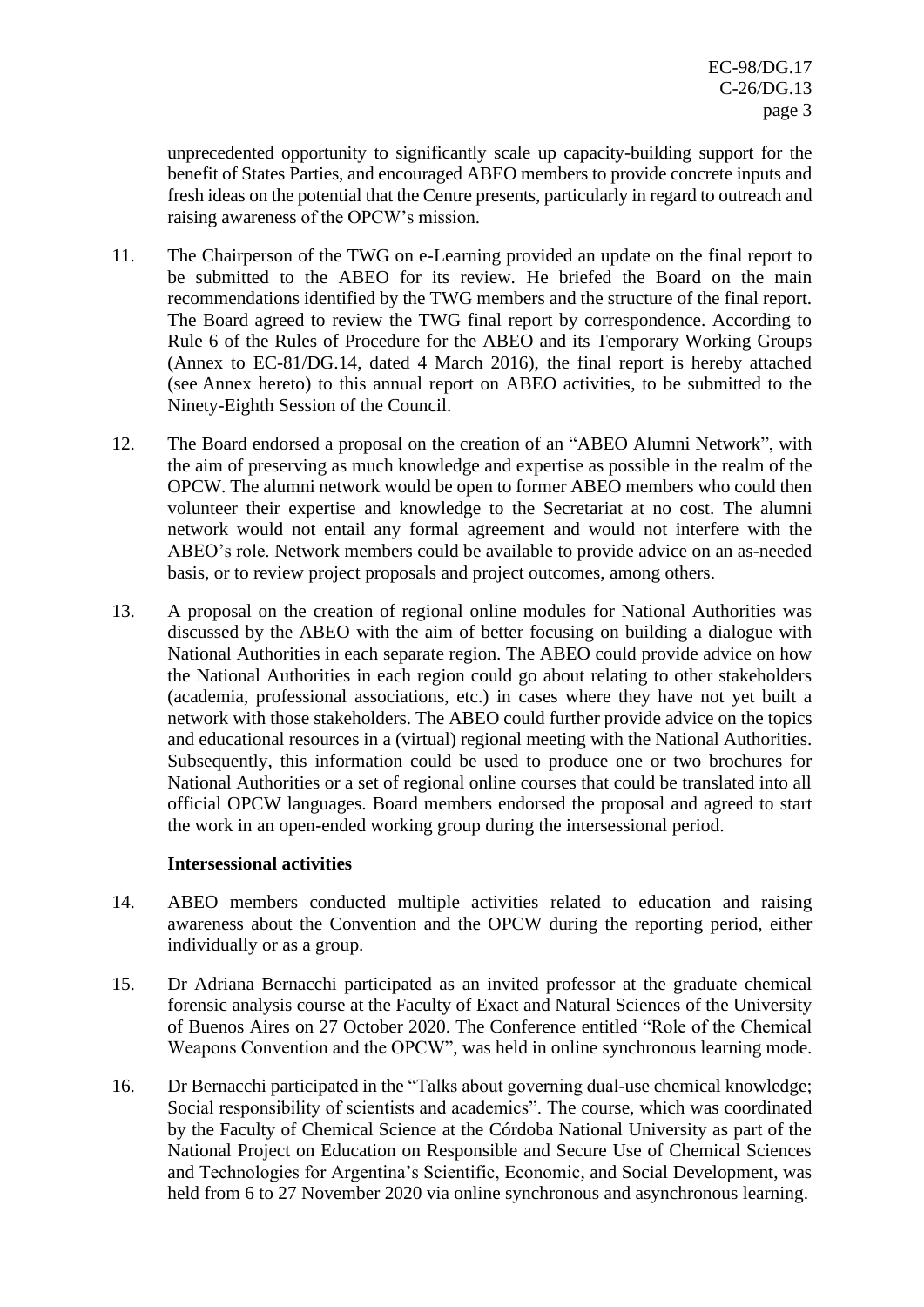- 17. Dr Craig Cormick attended the Thirtieth Session of the SAB, held virtually from 10 to 12 November 2020, to provide an update on the work of the ABEO over the past year. At that session, SAB members expressed their willingness to continue collaboration with ABEO members, with a view to deepening it.
- 18. Dr Cormick pre-recorded a video on education and outreach activities and the role of the ABEO for the Twenty-Second Annual Meeting of National Authorities, held virtually (owing to the COVID-19 pandemic) from 23 to 25 November 2020.
- 19. Dr Jean Pascal Zanders participated in the "Targeted Initiative (TI) on Export Controls of Dual-Use Materials and Technologies", funded by the European Commission's Directorate-General for International Cooperation and Development. Dr Zanders had designed a full master's course on chemical, biological, radiological, and nuclear (CBRN) dual-use technology transfer controls. At an intersessional meeting held on 22 June 2021, Dr Zanders also shared his experiences with teaching during the COVID-19 pandemic.
- 20. Prof. Bin Maah participated in a meeting organised by the National Authority of Malaysia on 9 March 2020 and provided a briefing on the work of the ABEO.
- 21. The Vice-Chairperson of the Board, Mr Shahab Ud Din, acted as a resource person and delivered a number of lectures during an international (online) course on reconnaissance and sample operations in a highly contaminated environment, from 15 to 19 March 2021, which had been organised by Pakistan in collaboration with the OPCW. This online course was a capacity-building initiative to support full implementation of Article X of the Convention.
- 22. Mr Shahab Ud Din also acted as a resource person and executor in various events linked to training in Pakistan, such as the national assistance course against chemical weapons, a familiarisation workshop on protection against biological agents, and visits to universities and industries.
- 23. The Chairperson of the ABEO delivered a statement on behalf of the Board at the Twenty-Fifth Session of the Conference on 12 April 2021. Additionally, he generated support for the new OPCW ChemTech Centre from the German Chemical Society, as well as the European Chemical Society, the Royal Society of Chemistry, and the Royal Netherlands Chemical Society. Furthermore, the Chairperson gave a presentation entitled "The Hague Ethical Guidelines – Creation, Implementation and Impact" at the online conference "Dual Use in Chemical Research: Opportunities, Risks and Responsibility", organised by the Leopoldina-DFG (German Research Foundation) Joint Committee on the Handling of Security-Relevant Research, in cooperation with the German Chemical Society, on 31 May 2021. The Chairperson also attended an online meeting of the European Chemical Society Working Party "Ethics in Chemistry" on 7 June.
- 24. The Vice-Chairperson of the ABEO acted as a member of the instructional team in the framework of the course on legislative and regulatory issues in chemical security in Pakistan, conducted on 27 and 28 May 2021. The course provided conceptual and technical knowledge to the participants on the legal and regulatory aspects of chemical security and how to address the related issues at the national level.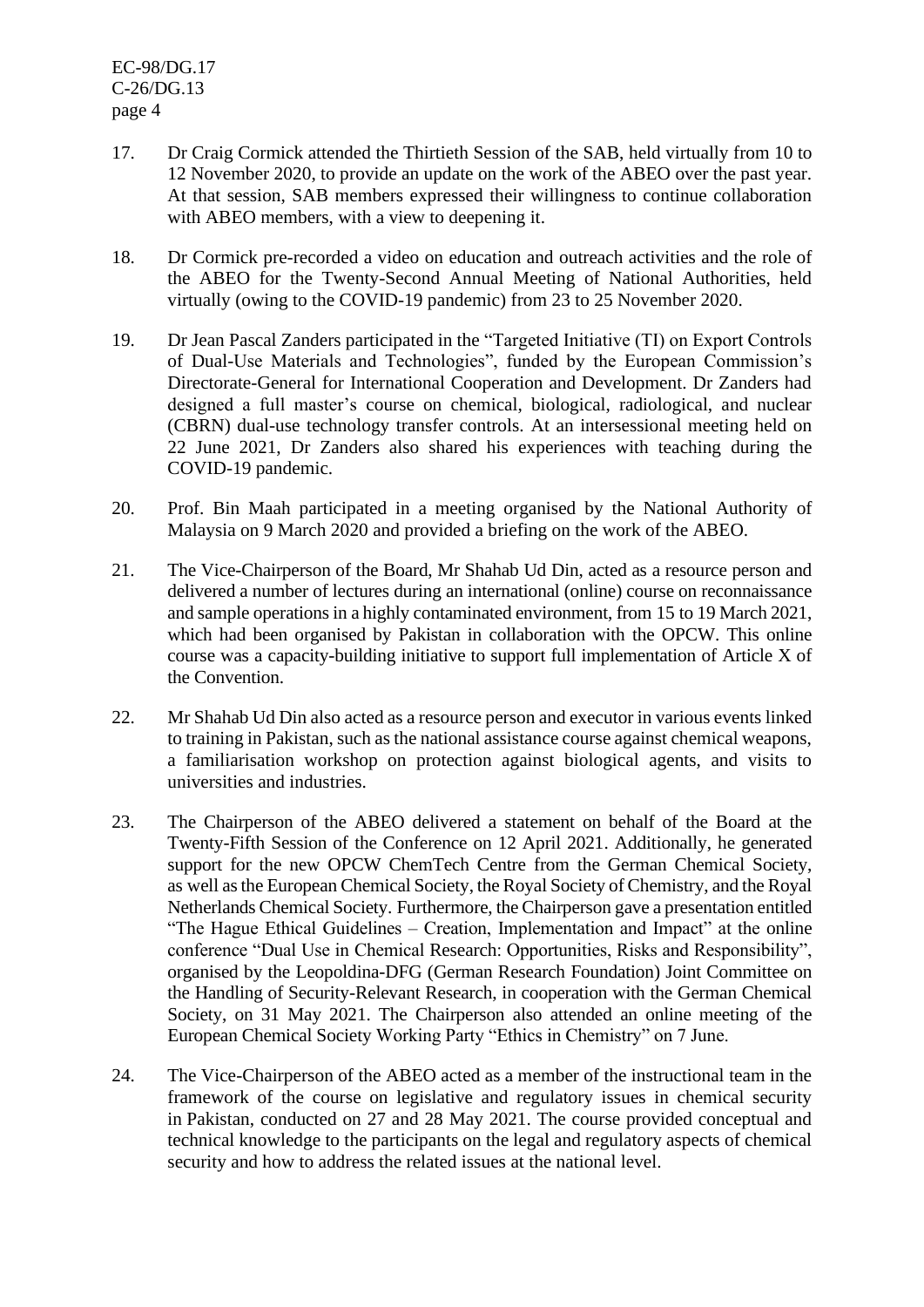- 25. Dr Bernacchi participated in the Twenty-Second Regional Meeting of National Authorities of States Parties in Latin America and the Caribbean held virtually from 8 to 10 June 2021. She prepared a pre-recorded video and delivered a presentation on the following topic: "Strengthening the education and outreach efforts in the academic and industrial sectors aiming for a deeper implementation of the CWC".
- 26. Dr Weinig, together with Prof. Alastair Hay, presented "How CWC implementation can foster scientific and economic development triggered by education and outreach activities" at the Nineteenth Regional Meeting of National Authorities in Africa, held virtually from 15 to 17 June 2021.
- 27. The Vice-Chairperson of the Board acted as one of the resource persons in the online chemical and biological emergency response management course held from 21 to 25 June 2021 in Pakistan. The course aimed to create and enhance the awareness of the participants about chemical and biological threats and to train them to effectively respond in cases of chemical or biological incidents or accidents.
- 28. Dr Jean Pascal Zanders participated in an educational project conducted as part of the European Union Targeted Initiatives concerning CBRN dual-use export controls.
- 29. On 7 July 2021, Prof. Alastair Hay gave a short presentation to the security subcommittee of the International Chemical Trade Association (ICTA) on The Hague Ethical Guidelines. After a question-and-answer session, the subcommittee decided to recommend to the full board of the ICTA that it endorse the guidelines and, should it do so, that it inform the Director-General of its decision.
- 30. Prof. Hay had been a member of one of three World Health Organization working groups that were producing guidance on biosecurity for the biological sciences. Prof. Hay's working group was focused on awareness raising and many of the OPCW's ABEO publications would be referenced and promoted. Prof. Hay had also been involved with a working group coordinated by Johns Hopkins University and China's Tianjin University, in cooperation with the International Academy Partnership, which was producing a set of guidelines for the biological sciences similar in scope to The Hague Ethical Guidelines. The Tianjin Biosecurity Guidelines were now published and would be widely circulated.
- 31. Prof. Hay had also participated in a team producing a handbook for the OPCW on the long-term effects of exposure to chemical weapons.
- 32. Dr Bernacchi participated as a postgraduate professor at the Nonproliferation for Global Security Foundation (NPSGlobal). The eight modules on non-proliferation of chemical and biological weapons and export controls of dual-use materials and technology were delivered via online synchronous learning.
- 33. Dr Bernacchi facilitated the participation of eight chemistry students from the Faculty of Exact and Natural Sciences of the University of Buenos Aires and two postgraduates from NPSGlobal in the virtual OPCW visit on 21 May 2021.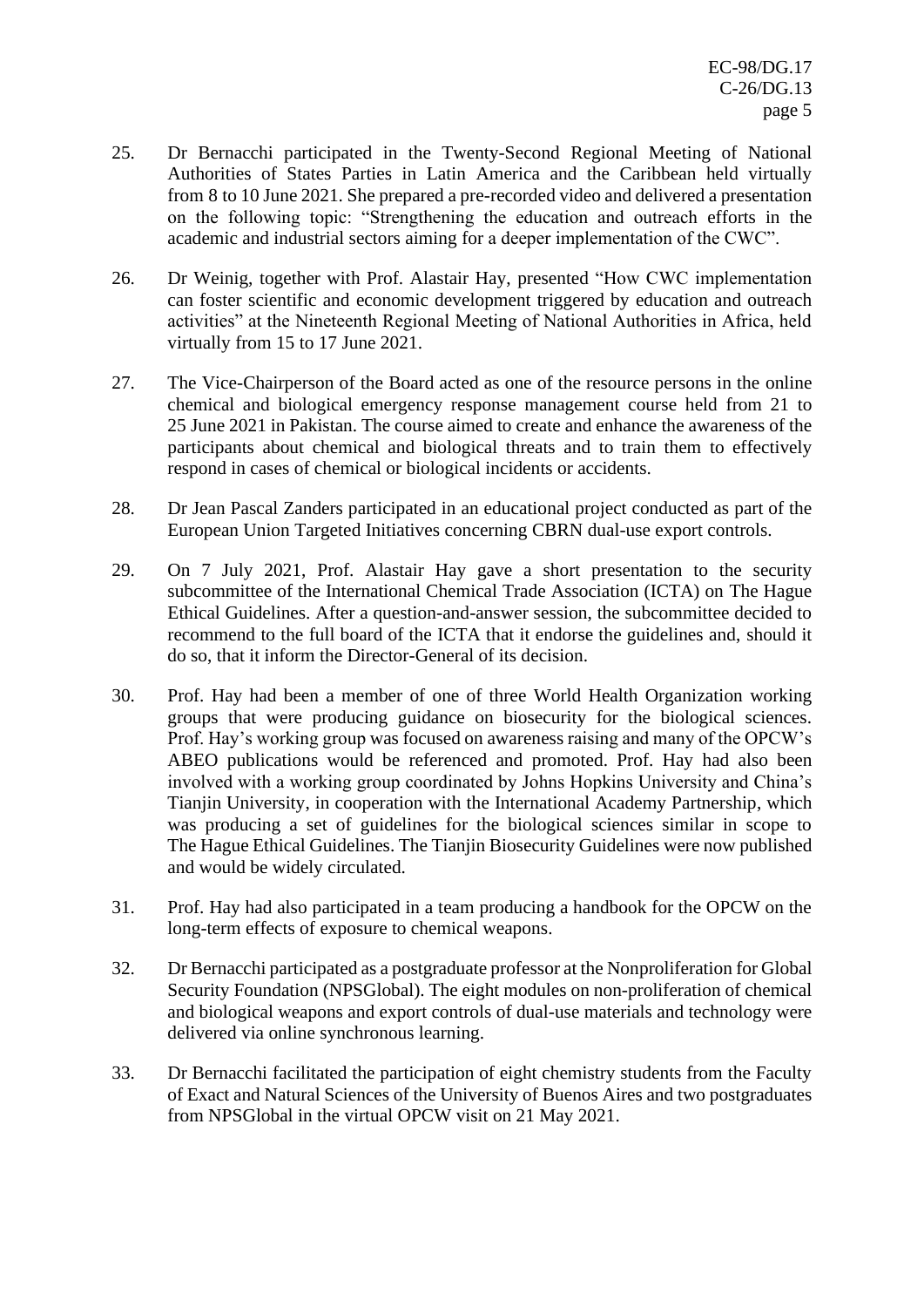- 34. Dr Bernacchi also participated as an invited professor at the first workshop on chemical weapons in the "National Defense and CBRNe" series at the National Defense University. Her presentation was entitled "Chemical weapons and international control agreements" (online synchronous mode on 24 June 2021).
- 35. Dr Bernacchi delivered a presentation on "The Chemical and Biological and Toxins Weapons Conventions" at the "International Disarmament and Non-proliferation Regimes" national workshop, organised by the Government of Peru and the United Nations Regional Centre for Peace, Disarmament and Development in Latin America and the Caribbean (workshop held in online synchronous mode on 16 July 2021).
- 36. During the Eleventh Session of the Board, Prof. Fatima Lamchouri shared her experiences in using active learning during the COVID-19 pandemic to teach students at two universities in Morocco. This involved three modules for undergraduate students at the Polydisciplinary Faculty of Taza of the Sidi Mohamed Ben Abdellah University of Fez, and two modules for master's degree students at the School of Agriculture, Fertilization and Environmental Sciences of the Mohammed VI Polytechnic University of Ben Guerir.

### **Next steps**

- 37. The work of the ABEO will continue during the intersessional periods through two open-ended working groups. One will be tasked with preparing a contribution of the ABEO to the Secretariat's submission to the United Nations Secretary-General's Report on Disarmament Education for 2022 and the selection of educational resources that could be shared with the United Nations Office for Disarmament Affairs through its webpage. The second working group will work on a proposal to initiate a dialogue with National Authorities and create regional online courses for National Authorities or content for two brochures for National Authorities on the reasons why education and outreach can be useful to them in reaching out to academia and scientific associations, and on how education and outreach can contribute to the implementation of the Convention.
- 38. Other Board activities will include, among others, the preparation of a Statement by the Chairperson on behalf of the Board to be delivered at the Twenty-Sixth Session of the Conference.
- 39. The Director-General thanks all members of the ABEO and of the TWG on e-Learning for their work and for their review of the e-Learning courses of the Secretariat, with a view to improving the Secretariat's e-Learning offering and fostering its capacity to reach wider audiences. The provision of concrete recommendations by experts in this field deserves the highest attention by the Secretariat. The Secretariat will assess the feasibility of the recommendations provided by the TWG on e-Learning in order to better structure its e-Learning efforts and to enhance its e-Learning offering to staff members and external audiences.

Annex (English only): E-Learning – Report of the Advisory Board on Education and Outreach's Temporary Working Group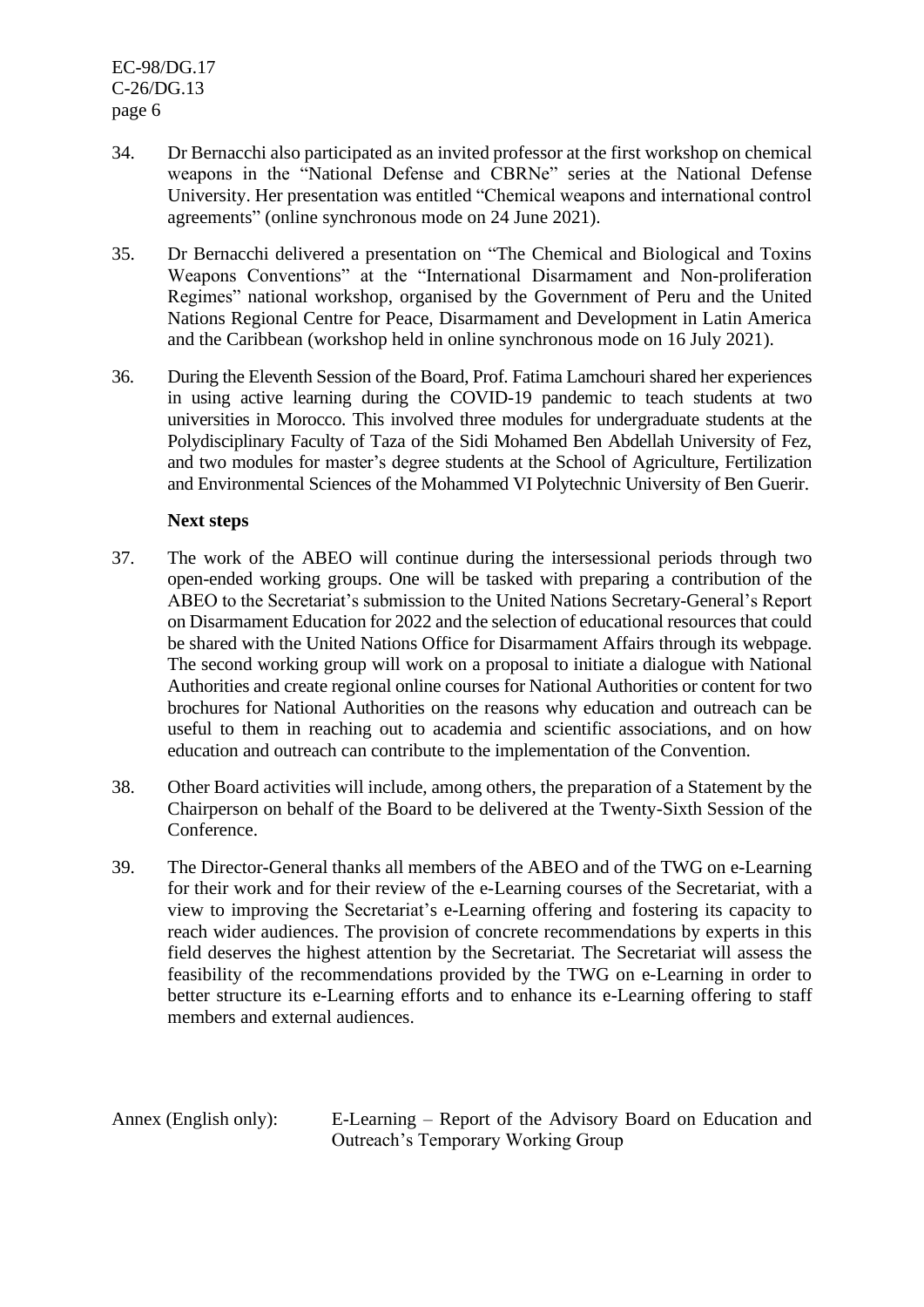**Annex**

## **E-Learning**

# **Report of the Advisory Board on Education and Outreach's Temporary Working Group**

July 2021

Adopted by the Temporary Working Group on e-Learning in July 2021

Reviewed by the Advisory Board on Education and Outreach

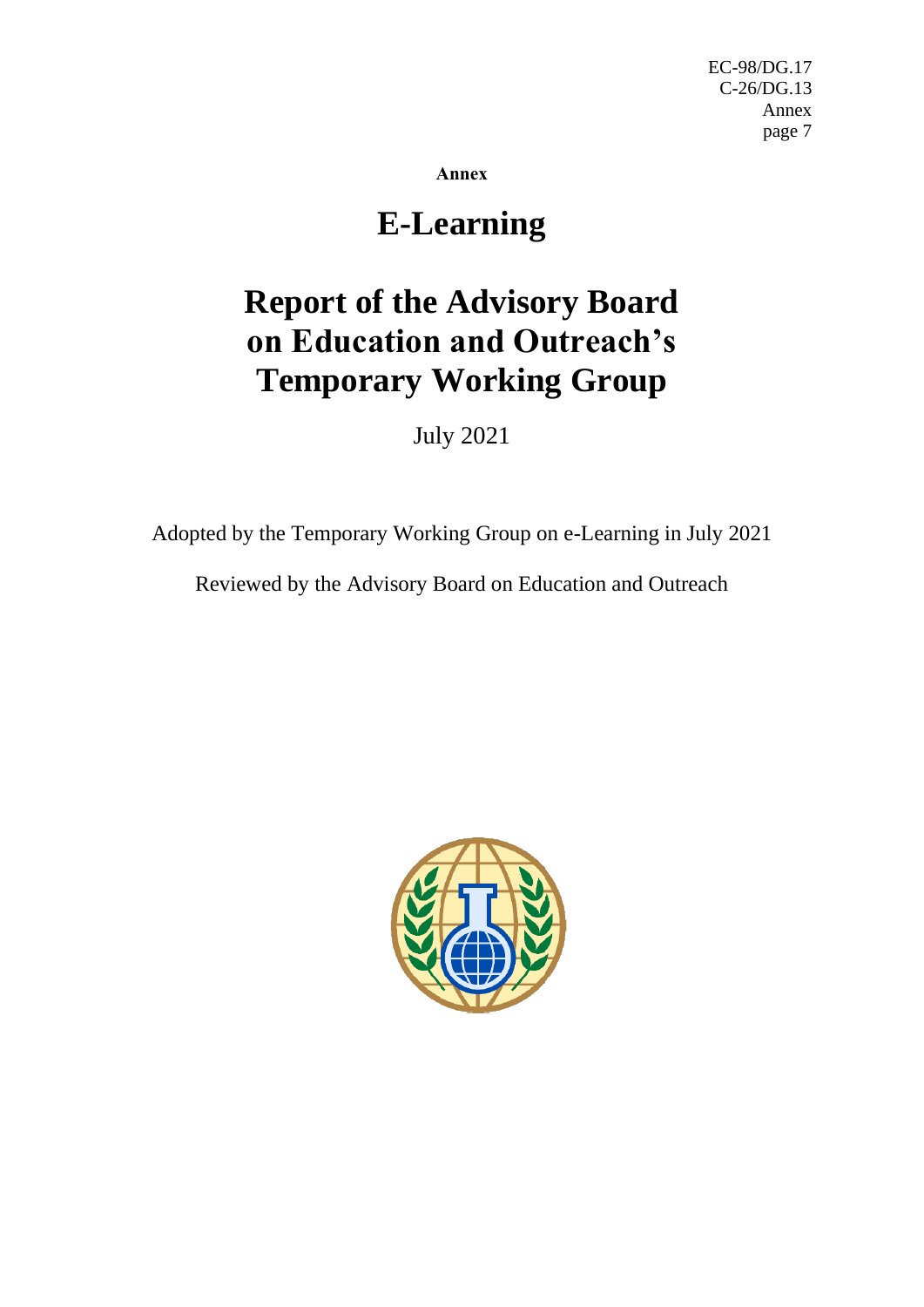## **Table of Contents**

| Annex 1: Terms of Reference of the Temporary Working Group on e-Learning 15<br>Annex 2: Members of the Temporary Working Group on e-Learning 17 |  |
|-------------------------------------------------------------------------------------------------------------------------------------------------|--|
|                                                                                                                                                 |  |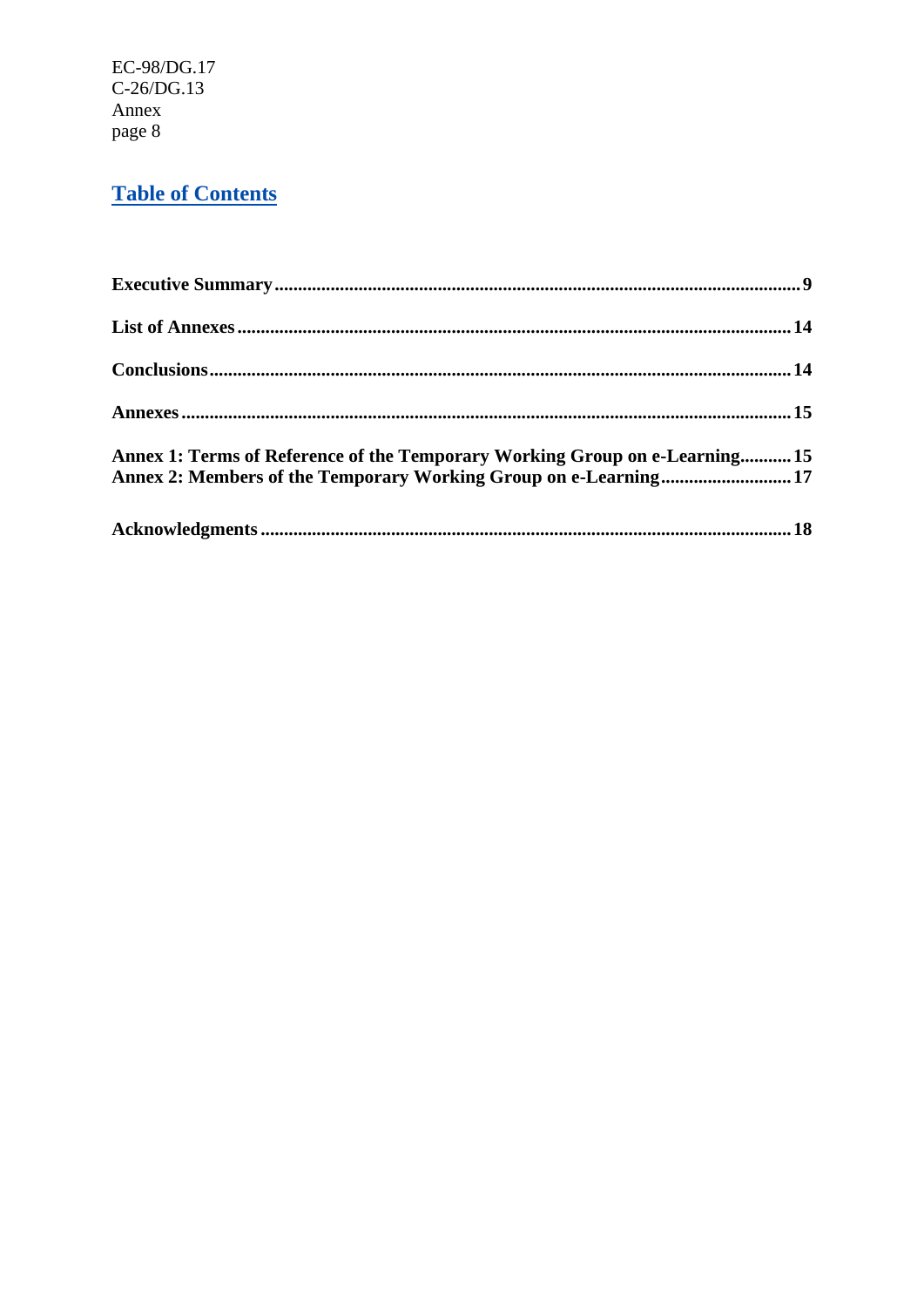## **EXECUTIVE SUMMARY**

In 2012, e-Learning was introduced in the OPCW Technical Secretariat (hereinafter "the Secretariat") as part of an internal Learning Management System (LMS). Subsequently, modules were developed for external audiences and efforts were undertaken to standardise e-Learning across the Secretariat.

E-Learning content continued to be developed by different Divisions of the Secretariat with the aim of increasing knowledge and skills of staff members and as a capacity-building tool for States Parties. Moreover, some e-Learning modules available to external audiences have increased the awareness of the OPCW's mission and the Chemical Weapons Convention (hereinafter "the Convention" or "the CWC") among the wider public.

In 2016, an Advisory Board on Education and Outreach<sup>4</sup> (hereinafter "the ABEO" or "the Board") was established as a subsidiary body of the OPCW to provide advice on education and outreach activities and ensure that these activities, both of the Secretariat and of States Parties, benefit from the latest advances in education and outreach theory or practice. The specialised advice provided by the Board fosters awareness among different audiences on the OPCW and the Convention.

At the Seventh Session of the Board in February 2019, well before the outbreak of the COVID-19 pandemic, the ABEO decided to address the OPCW's e-learning resources to align them with best practices. The discussion continued during the Eighth Session of the Board in August 2019. Board members identified the need to create within the ABEO an e-Learning Temporary Working Group (TWG), in order to review and improve the e-Learning offer of the Secretariat and recommend a common approach for the development of e-Learning modules.

The COVID-19 pandemic made the need of improving the current e-Learning offer by the Secretariat even more acute.

In consultation with the ABEO, the Director-General established the Temporary Working Group on e-Learning in September 2020 (see Annex 1 for Terms of Reference and Annex 2 for membership) for a period of one year (expiring on 25 September 2021), with the following overall objectives: to allow for a more thorough review of best practices in e-Learning and their applicability to the education and outreach portfolio of the Secretariat; to engage with relevant units of the Secretariat and assist them in assessing and addressing their e-Learning needs; and to draw on a broad range of expertise to prepare a solid basis for further development of existing or new e-Learning modules by the responsible Divisions.

The Chair of the ABEO, with the approval of the Director-General, appointed an ABEO Member, Professor Rocael Hernández Rizzardini from Guatemala, as the Temporary Working Group's Chairperson. Ten international experts, five of them ABEO members, made up the Temporary Working Group. The Knowledge Management Advisor participated in the meetings of the TWG to ensure coherence of the e-learning proposals with the

<sup>4</sup> The Advisory Board on Education and Outreach (ABEO) was established by a decision of the Conference of the States Parties at its Twentieth Session (Annex to C-20/DEC.9, dated 3 December 2015). The ABEO is composed of 15 international experts who serve a three-year term with a maximum of two consecutive mandates.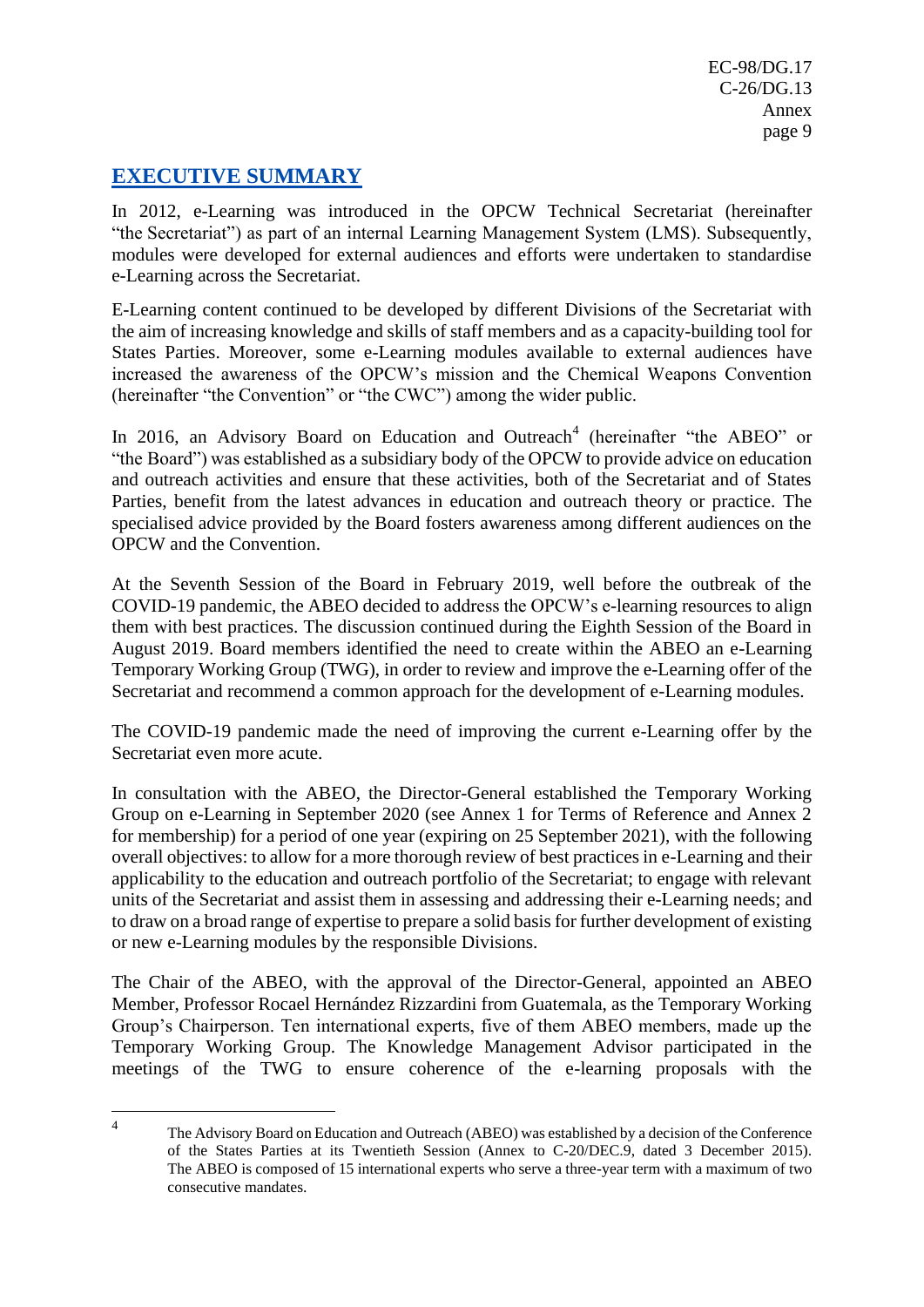knowledge-management objectives of the Secretariat. Technical and administrative support has been provided to the TWG through the Office of Strategy and Policy (OSP).

The work of the Temporary Working Group on e-Learning has been made possible thanks to the financial support of the European Union through Council Decision (CFSP) 2019/538 of 1 April 2019 in support of activities of the Organisation for the Prohibition of Chemical Weapons in the framework of the implementation of the EU Strategy against Proliferation of Weapons of Mass Destruction, under Project V on Universality and Outreach.

The TWG held two meetings virtually given the travel restrictions due to the COVID-19 pandemic.

During the first meeting, held on 10 and 12 November 2020, the TWG received briefings from several Board members and staff members of the Secretariat on the current features of e-Learning at the Secretariat and the needs of different Divisions. This included information on the structure of the OPCW, the TalentSoft platform and its functioning, current e-Learning landscape, e-Learning modules of the Inspectorate Division and issues identified by the International Cooperation and Assistance Division. Public Affairs Branch also briefed the TWG on its work on e-Learning initiatives and educational resources.

The TWG decided to review the content of e-Learning modules together with the inputs provided by different Divisions and concluded that the standardization of content production and correct OPCW branding remain some of the main challenges to overcome. The limitations with licensing to reach wider audiences and stakeholders were also identified.

The TWG decided to start a review of the Secretariat modules with the aim of providing advice on e-Learning with an interactive approach.

The TWG briefed the ABEO at its Ninth Session on 11 December 2020 where Board members highlighted the importance of correlating the work with the different relevant OPCW target audiences.

Addressing the Tenth Session of the ABEO held on 9 and 10 February 2021, the Director-General confirmed that "enhancing the e-Learning offering of the Secretariat would also continue to be in focus".

Following different meetings of the Chairperson of the TWG with staff from Administration, Inspectorate, International Cooperation and Assistance and the Office of Strategy and Policy, it was concluded that the main actions should focus on the following areas:

- (a) The Secretariat should organise its e-Learning content in one digital location, ensuring easy maintenance and updates.
- (b) The Secretariat should keep an information file (having some sort of metadata on the courses) for each module or learning material.
- (c) The Secretariat should be able to provide access to all e-Learning modules and materials to its target audience and relevant stakeholders (by expanding the number of licenses or re-orienting itself to a license-free platform or an open-source platform).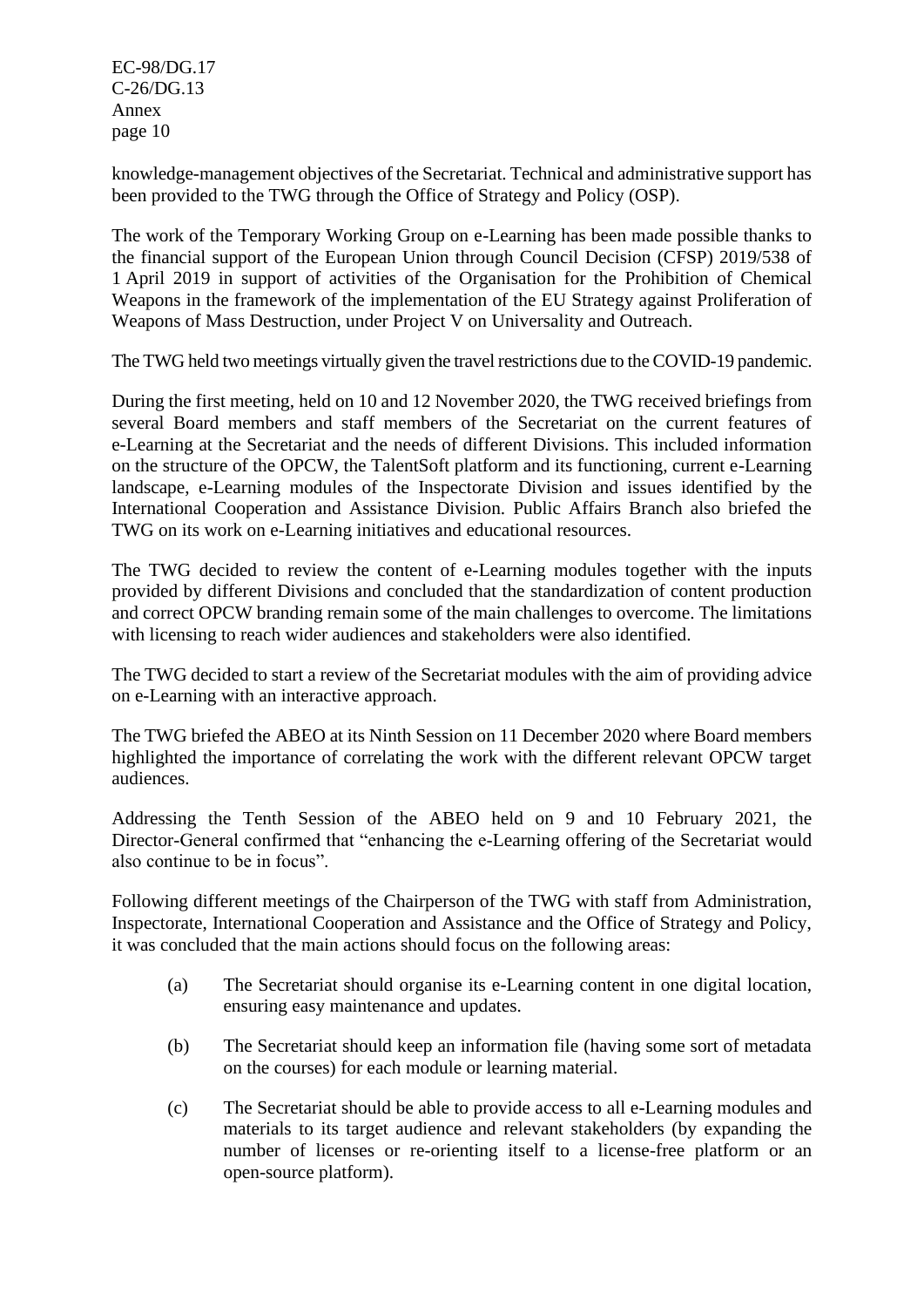- (d) The Secretariat should develop an introductory content pack about OPCW and CWC to increase outreach and foster alliances with academia.
- (e) The Secretariat should define and establish a central Knowledge Management/e-Learning role and ensure coordination and centralisation of the strategy on e-Learning.

During its second meeting held virtually on 28 April, the ABEO TWG discussed and finalized the drafting of five documents containing recommendations prepared during the intersessional period:

- 1. OPCW Course Catalogue
- 2. OPCW Current E-Learning Modules: Review, Findings and Recommendations
- 3. Recommendation on the Creation of an E-Learning Committee, Working Group or Unit
- 4. General Guidelines for Online Courses
- 5. Creation of a Content Pack for Academia and Alliances with Universities

During the review of the current e-Learning offer by the TWG, its members needed to overcome several challenges, including the lack of an organisation-wide list of e-Learning courses of the Secretariat and the unavailability of course contents, mainly due to the expiration of Adobe Flash Player at the end of 2020. One of the main conclusions highlighted by the TWG is that it is essential that all outward-facing modules are accessible for everyone. Raising awareness of the OPCW and the CWC will be enhanced if the different target audiences have access to the modules and are motivated to follow them. In view of garnering motivation of e-Learners, the content needs to be differentiated and interactive. Moreover, the design of the modules needs to be attractive and benefit from innovation.

The improvements in the methodology, focus, accuracy, consistency in the structure and re-usability of the modules should be complemented by a good maintenance of the content. Furthermore, the sequential aspect of courses, particularly the possibility to navigate without restrictions through the modules, should be enabled.

The TWG further identified the need for an evaluation of the modules by e-Learners with an easy system so that the Secretariat can assess and follow the degree of satisfaction and the impact on the target audiences.

The license model is a key aspect that can benefit from improvements. The current platform used for e-Learning modules, TalentSoft, complicates wide usage due to a limited number of external licenses and financial implications of purchasing additional ones. One possibility might be to transition to a license-free platform (such as Moodle) and/or licensing that is open source. Open source and flexibility are the two criteria that should be taken into account when making an informed decision. In TWG's view, there is a trend of evolution in e-Learning towards a license-free model and sticking to a proprietary and expensive platform would therefore not allow the Secretariat to adapt its e-Learning offer. Before making a commitment to a concrete platform in the future, the ABEO TWG recommends looking at what direction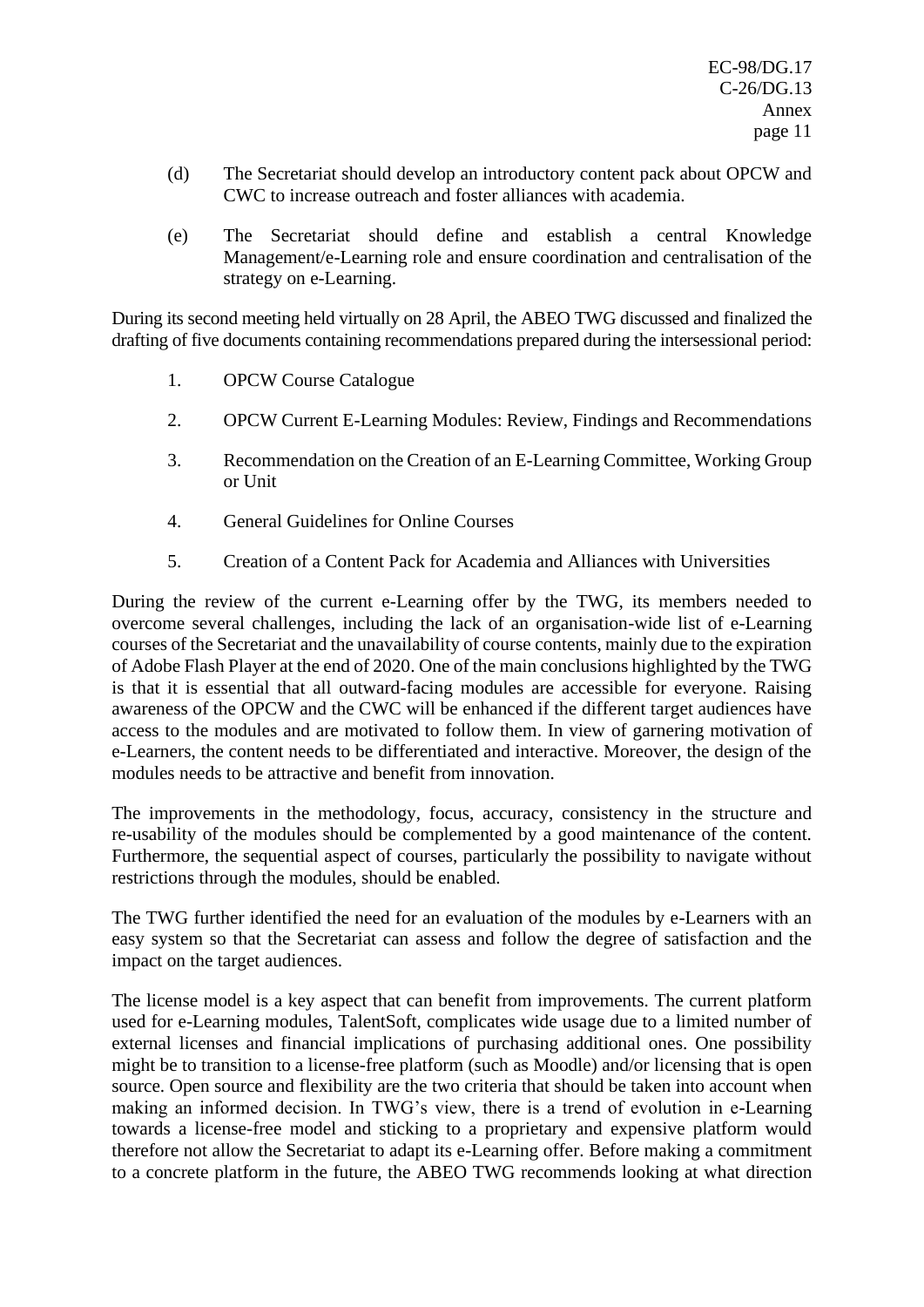platforms are trending to and to compare among them. At this moment (2021), Moodle is a good choice. What technology offers has to be utilized to the benefit of the Secretariat. The possibility of dramatic increases in prices in the future needs also to be taken into consideration when making an informed decision.

The absence of a common strategy on e-Learning at the Secretariat underlines the need for consolidating e-Learning approaches through a committee, working group or a unit with coordinating functions, depending on the availability of funding and the capacity of the Secretariat. For these reasons, the Secretariat should consider the creation of an e-Learning committee or a unit that is able to centralize the e-Learning offer and coordinate the e-Learning strategy across the Secretariat. Beyond the logical coordination function, expertise on technical requirements of the e-Learning modules as well as on software platforms is of the utmost importance for achieving good results.

Besides the proposal on centralization of the e-Learning strategy, the ABEO TWG prepared general guidelines for the development and maintenance of online courses to establish good practices in the Secretariat. The more modular the Secretariat can make the courses, the more advantages it will derive from it. Moreover, there is a need to define learning objectives and the course sequence, to have an evaluation of the modules, to design the material to be included and to define the course structure. In the TWG's view, having modules available in other official languages than English would have the advantage of spreading the reach to wider audiences in all regions of the world.

Taking into consideration the lack of knowledge on the OPCW and the Convention among students at universities and young professionals with backgrounds in chemistry and other fields, there is a unique opportunity to build alliances with universities in order to raise awareness on the OPCW and its mission, not only in scientific fields but also in social sciences. Academia is an audience enjoying authority and respect in societies, therefore the OPCW should consider creating a content pack for universities focusing among others, but not limited to, the OPCW and its mandate, peaceful uses of chemistry and responsible science, preventing the re-emergence of chemical weapons and chemical safety and security.

To this end, the Secretariat should consider:

- (a) Joining forces with one or more universities that could co-produce and publish an introductory Course about the OPCW and the CWC in a global learning platform such as Coursera, Future Learn, and/or edX (among other possible platforms). This is a two-fold approach with the objective of building a content-pack and reaching large audiences with that content-pack about the OPCW and the CWC.
- (b) Reaching out to National Authorities given the fact that they centralize all Convention-related efforts within each State Party and could play a capital role in reaching out to universities.

E-Learning can help build a more resilient Organisation adapted to new blended methodologies for learning. It can increase the skills and knowledge of its highly qualified staff and enhance the capacity-building of States Parties. Furthermore, e-Learning modules can contribute to positioning the OPCW as the global repository of chemical disarmament knowledge.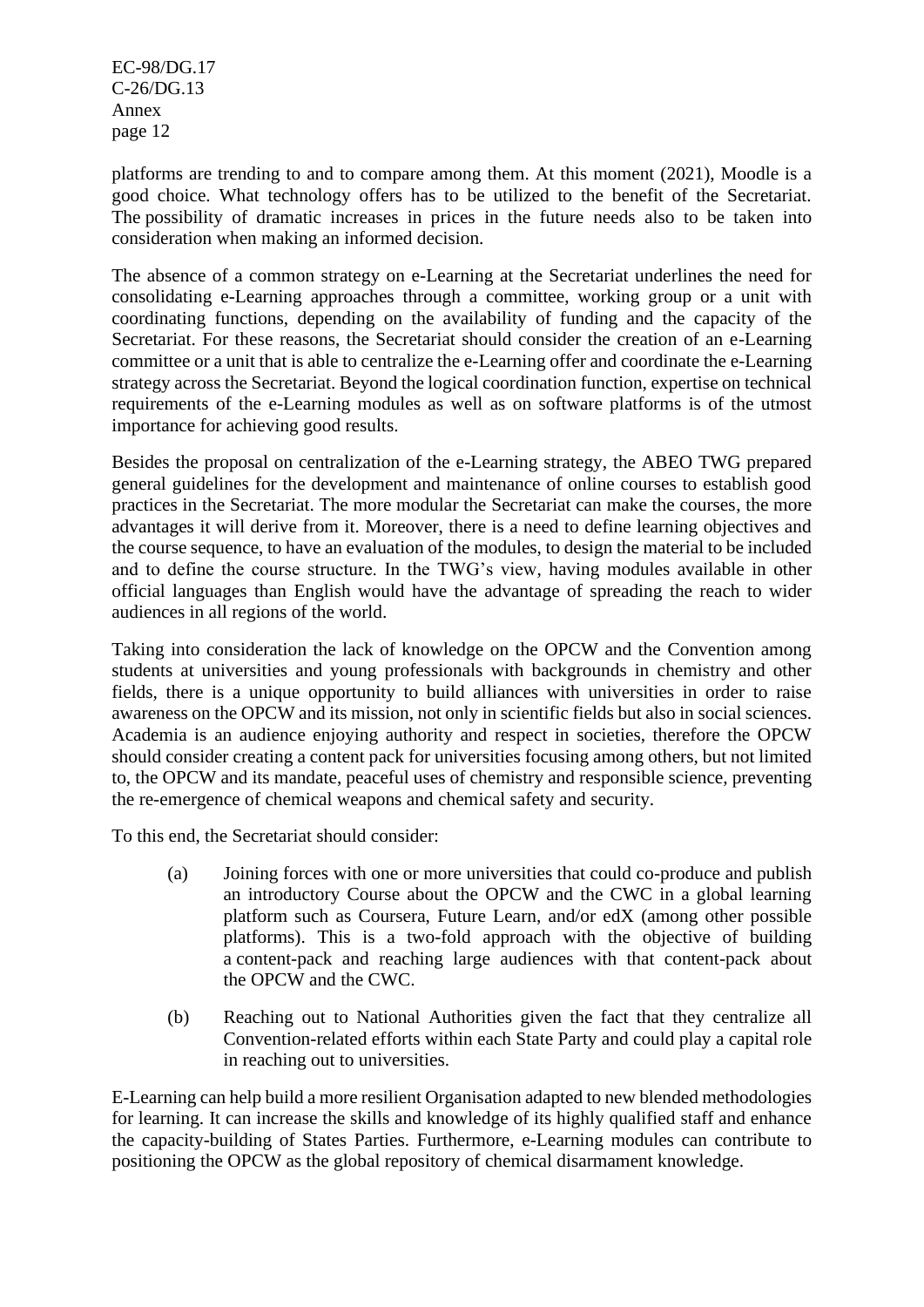Awareness of the OPCW's work worldwide will strengthen the Chemical Weapons Convention implementation and consequently help achieve the prevention of the re-emergence of chemical weapons. Within education and outreach activities, e-Learning modules will play a central role in reaching out worldwide to the general public, particularly the next-generation, instilling an international culture of peace and security.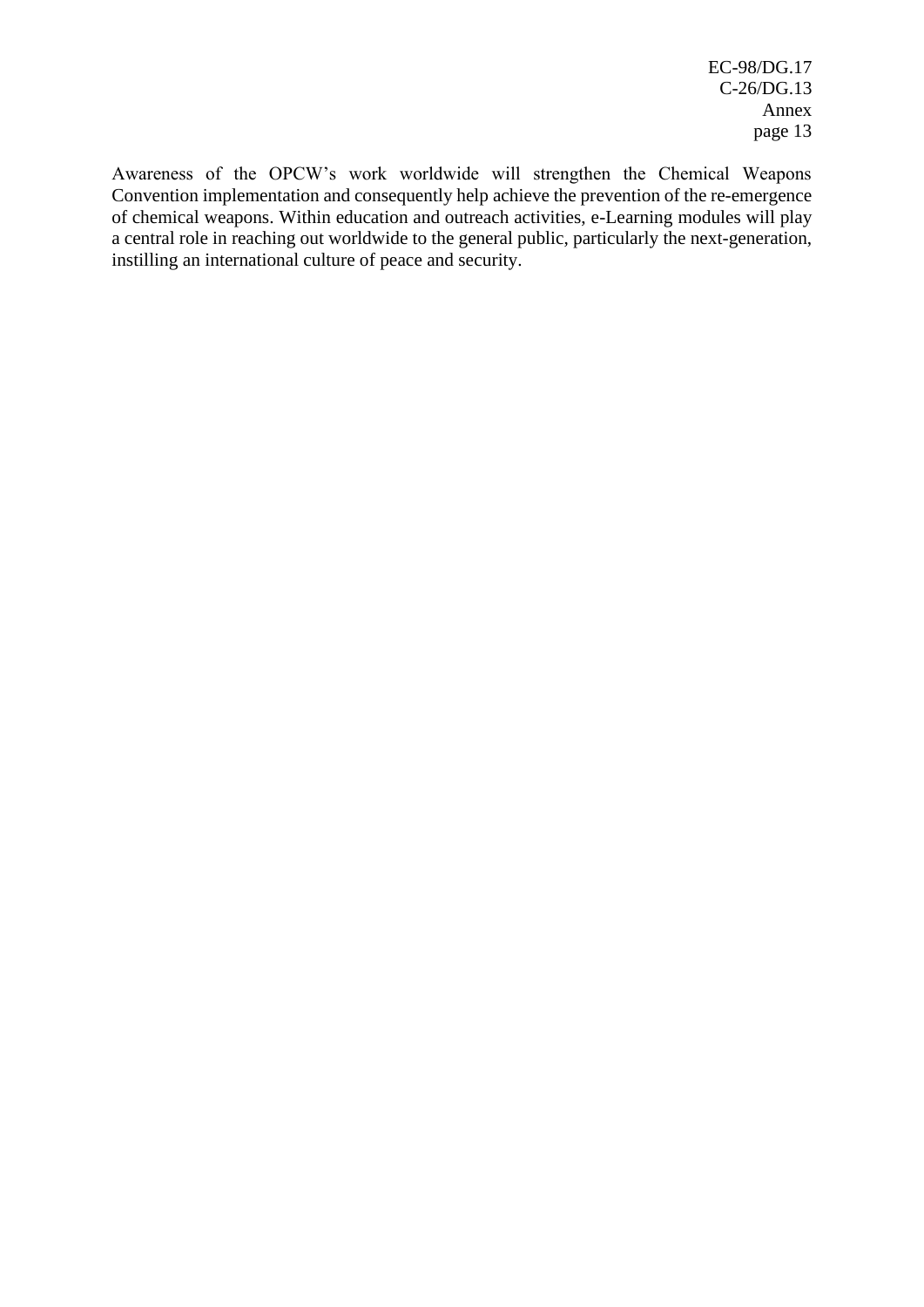## **LIST OF ANNEXES**

- Annex 1: Terms of Reference of the Temporary Working Group on e-Learning
- Annex 2: Members of the Temporary Working Group on e-Learning

## **CONCLUSIONS**

The E-learning for imparting necessary knowledge and skills to staff within the Secretariat and to States Parties are here to stay. However, its viability, effectiveness, and potential to return tangible benefits to the OPCW depend on how it is designed, delivered, and evaluated.

The ABEO TWG's review shows that although some progress has been made in the e-Learning approaches, much remains to be done.

The ABEO TWG on e-Learning hopes that the recommendations reflected in the executive summary and in the detailed documents prepared by the TWG offer practical recommendations and clear guidelines, and will motivate and assist the Secretariat to further improve its e-Learning approaches. The ABEO TWG on e-Learning looks forward to seeing its advice used to build a more resilient Organisation adapted to new blended methodologies for learning by increasing the skills and knowledge of its highly qualified staff and by enhancing the capacity-building of States Parties.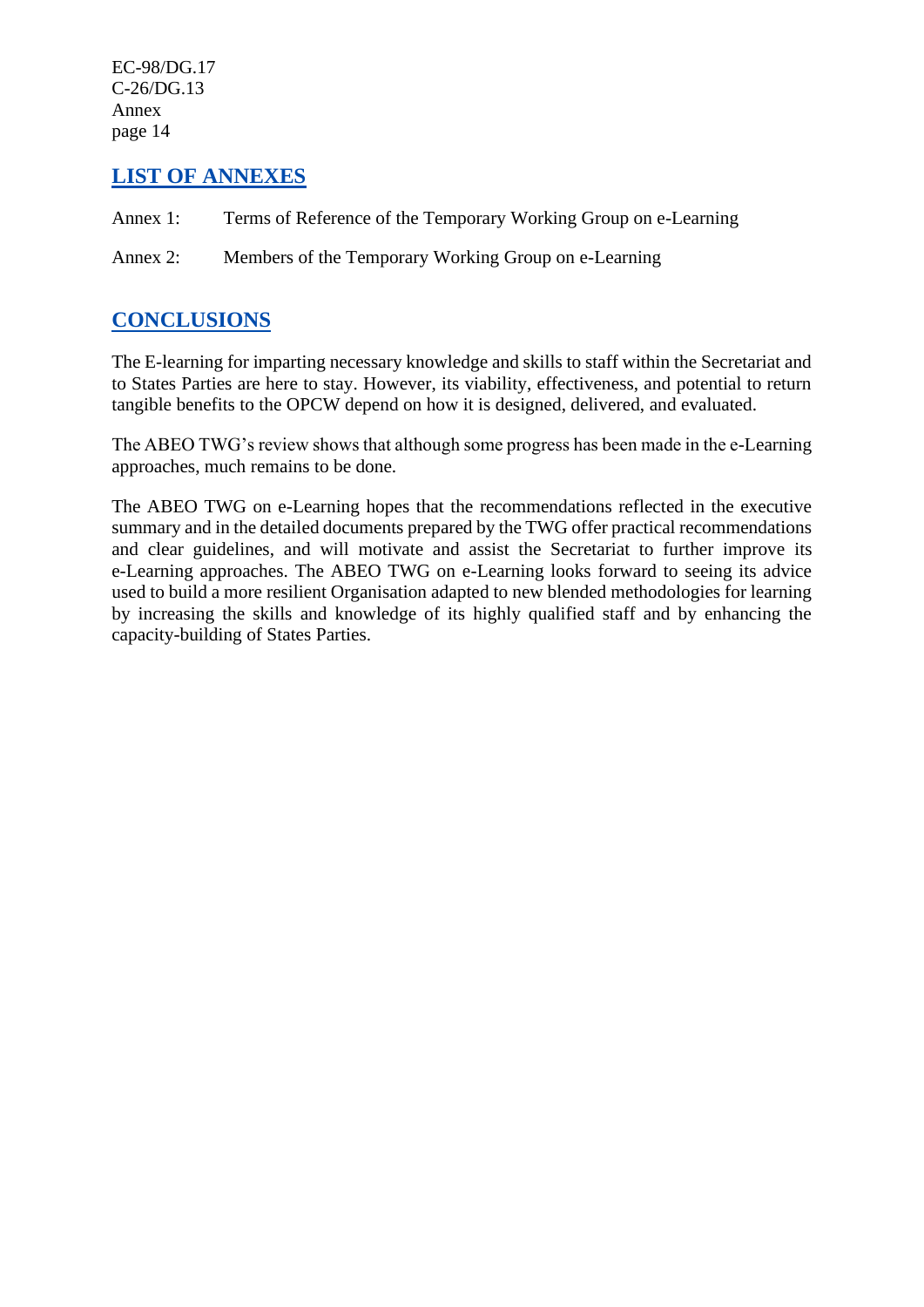### **ANNEX 1: TERMS OF REFERENCE OF THE TEMPORARY WORKING GROUP ON E-LEARNING**

- 1. In its role of global authority on threats related to chemical weapons, the OPCW is committed to strengthening the e-learning that it offers to specialist and non-specialist external audiences.
- 2. For this reason, a Temporary Working Group (TWG) on e-learning shall be established, reporting to the Advisory Board on Education and Outreach (ABEO or the Board) and through the ABEO to the Director-General.
- 3. The overall objectives of the TWG are to:
	- (a) Allow for a more thorough review of best practises in e-learning and their applicability to the education and outreach (E&O) portfolio of the OPCW Technical Secretariat;
	- (b) Engage with relevant units of the Technical Secretariat and assist them in assessing and addressing their e-learning needs; and
	- (c) Draw on a broad range of expertise to prepare a solid basis for further development of existing or new e-learning modules by the responsible Divisions.
- 4. The TWG will be chaired by a member of the ABEO appointed for that purpose by the Chair of the Board, with the approval of the Director-General. The TWG will consist of up to 10 individuals (including the Chair) who have expertise in theory and practice of e-learning: the membership can include both current members of the ABEO and external experts. Additionally, external and internal guest speakers may be invited to individual sessions of the TWG.
- 5. Reporting to the ABEO and, through the Board, to the Director-General, the TWG will have the following responsibilities:
	- (a) To provide advice in the form of recommendations to relevant units of the Secretariat on theories, methods, and best practices to improve and enhance their existing e-learning modules (consultative approach);
	- (b) To identify and define relevant audiences for the outward-facing OPCW e-learning offer, in consultation with the Public Affairs Branch (PAB) of the External Relation Division (ERD). In this regard, a dissemination strategy to promote the OPCW's new e-learning offer towards these new audiences, such as partnering with universities/educational programmes or with other organisations, shall also be suggested.
	- (c) To identify, in cooperation with the relevant units of the Technical Secretariat, additional needs for new e-learning modules.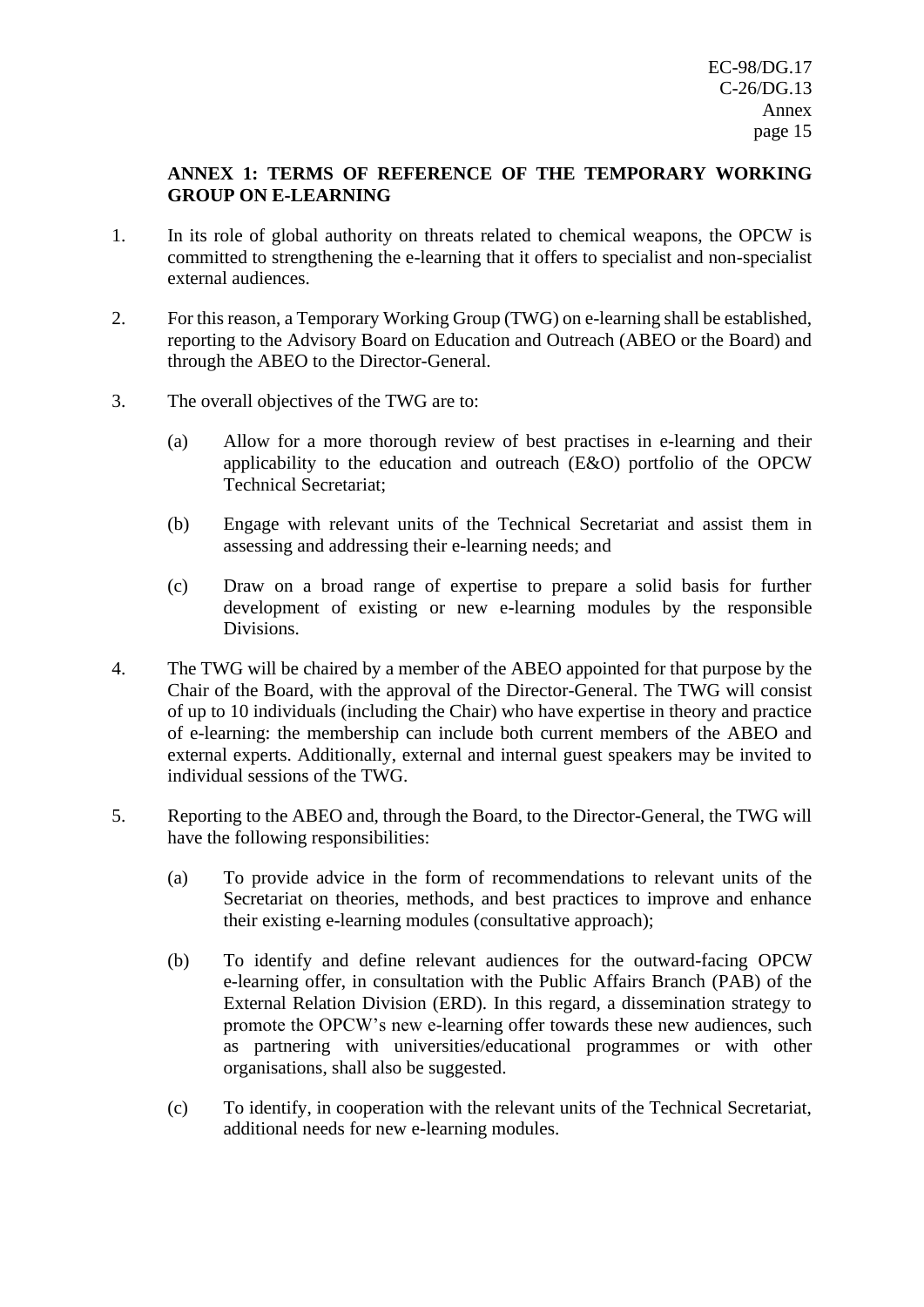- 6. The Senior Knowledge Management Officer of the OPCW will also sit in the TWG as an observer to ensure the overall coherence of approaches related to knowledge management, retention and transfer.
- 7. The mandate of the TWG is one year, starting with the date of its establishment by the Director-General. The mandate can be extended beyond 12 months by the Director-General in consultation with the members of the ABEO, if needed and depending on availability of funding.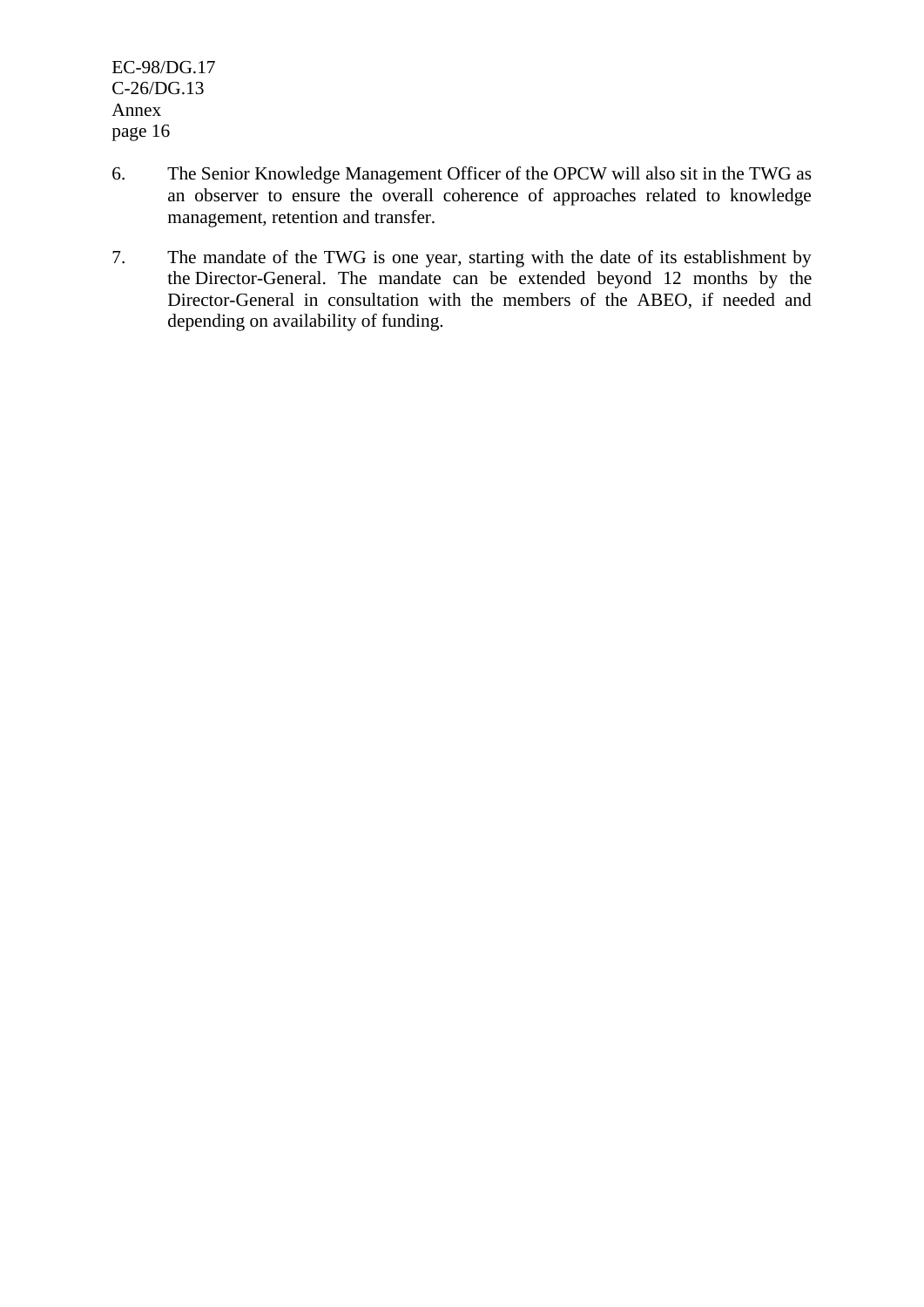## **ANNEX 2: MEMBERS OF THE TEMPORARY WORKING GROUP ON E-LEARNING**

| <b>Member</b>                  | <b>Affiliation</b>                                     |
|--------------------------------|--------------------------------------------------------|
| Dr Rocael Hernández Rizzardini | Director, Galileo Educational System, Galileo          |
|                                | University, Guatemala                                  |
| Dr Adriana Silvina Bernacchi   | Institute of Scientific and Technical Research for     |
|                                | Defence, Buenos Aires, Argentina                       |
| Dr Craig Cormick               | Think Outside The, Canberra, Australia                 |
|                                |                                                        |
| Mr Dhawal Shah                 | CEO of Class Central, San Francisco, United States of  |
|                                | America                                                |
| Mr Shahab Ud Din               | Def Defence Science & Technology Organisation          |
|                                | (DESTO), Pakistan                                      |
| Professor Oscar Jerez          | Director of Teaching and Learning Center, School of    |
|                                | Economics and Business, University of Chile, Santiago, |
|                                | Chile                                                  |
| Professor David Joyner         | Executive Director Online Education, Faculty of        |
|                                | Information Technology, Georgia Institute of           |
|                                | Technology, Atlanta, United States of America          |
| Prof. Dr. Carlos Delgado Kloos | Vice-President for Strategy and Digital Education,     |
|                                | Universidad Carlos III de Madrid, Spain                |
| Professor Fatima Lamchouri     | Director of LMSNEM, University of Sidi Mohamed Ben     |
|                                | Abdellah-Fez, Morocco                                  |
| Professor Daniella Suger       | Galileo University, Guatemala                          |